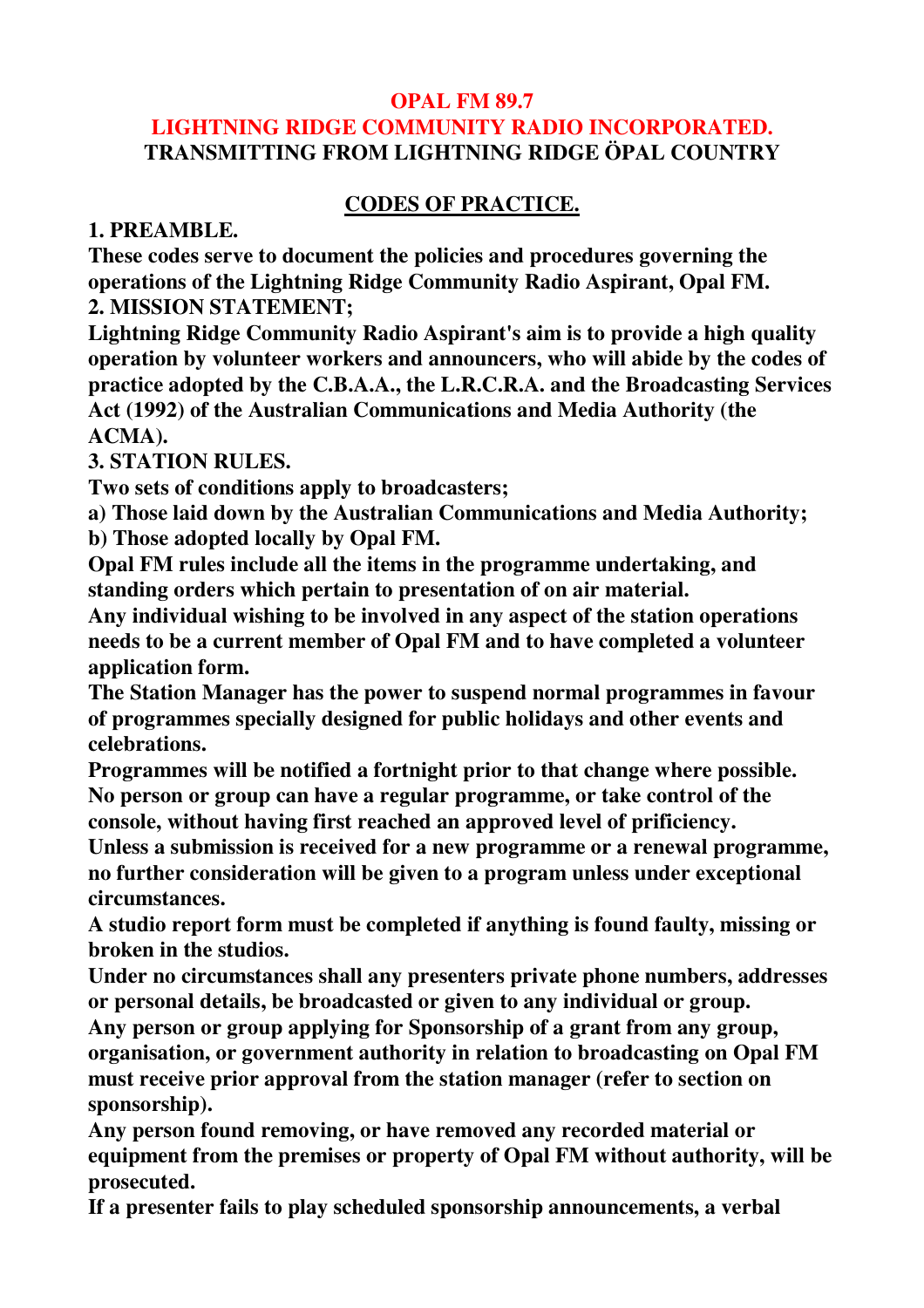**reminder may be given by the station manager.**

**If a second offence occurs, written notice may be given that his/her programme or privilege to broadcasting may be terminated without further notice.**

**Smoking, eating or drinking in any studio or recording library is not permitted. A second offence will lead to a suspension from programming for one month.**

**Opal FM attempts to achieve balance and impartiality in broadcasting political material.**

**The station accepts sponsorship from political groups under the same circumstances as ordinary sponsors. If a broadcast of a political nature is made, then an announcement should be made stating that the other parties with a differing point of view may be given the opportunity to present their ideas or opinions.**

**4.The station manager may initiate an investigation of any incident to which attention is drawn, which may contravene regulations or station policy. The manager has the right to suspend any programme or presenter while such investigation is carried out. If a breach is established the manager may; i. Give a written reprimand.**

**ii. Suspend the presenter/s for a set period.**

**iii. Require future programmes to be acceptably pre-recorded, or iv. Withdraw broadcasting privileges.**

**5. RADIO OBJECTIVES AND RULES;**

**a) To operate the association as a community benevolent institution and to undertake all measures necessary to provide a radio broadcasting service, for the use of the community, to encourage, enable, and facilitate communication, by operating and developing community media activities, servicing the Lightning Ridge and the allocated broadcast area.**

**b) Provide a range of services, including adequate training programmes for our long term unemployed youth, education on drug and alcohol abuse, safe sex, promotion of sport, health and fitness, and general awareness.**

**c) Promote and bring together all our cultures in our region.**

**d) Help bring the entertainment industry to our region.**

**e) Abide by the rules set out by both the Australian Communications and Media Authority (ACMA), and the C.B.A.A.**

**f) Organise sub-committies, groups, and volunteers as needed to keep the L.R.C.R.A. up and running into the future.**

**g) Be a non-profit organisation, which operates in respect of our community.**

**h) Determine a management and programming policy for our region, which opposes and breaks down all forms oc censorship and racism.**

**I) The Opal FM Council exists to assist the licensee in fulfilling it's responsibilities.**

**It meets monthly and consists of six members nominated by the licensee and members of the community radio aspirant Opal FM.**

**j) Monthly, Extradordinary, Special and Annual General Meetings are to be recorded by way of minutes, copies of which are displayed on the Opal FM**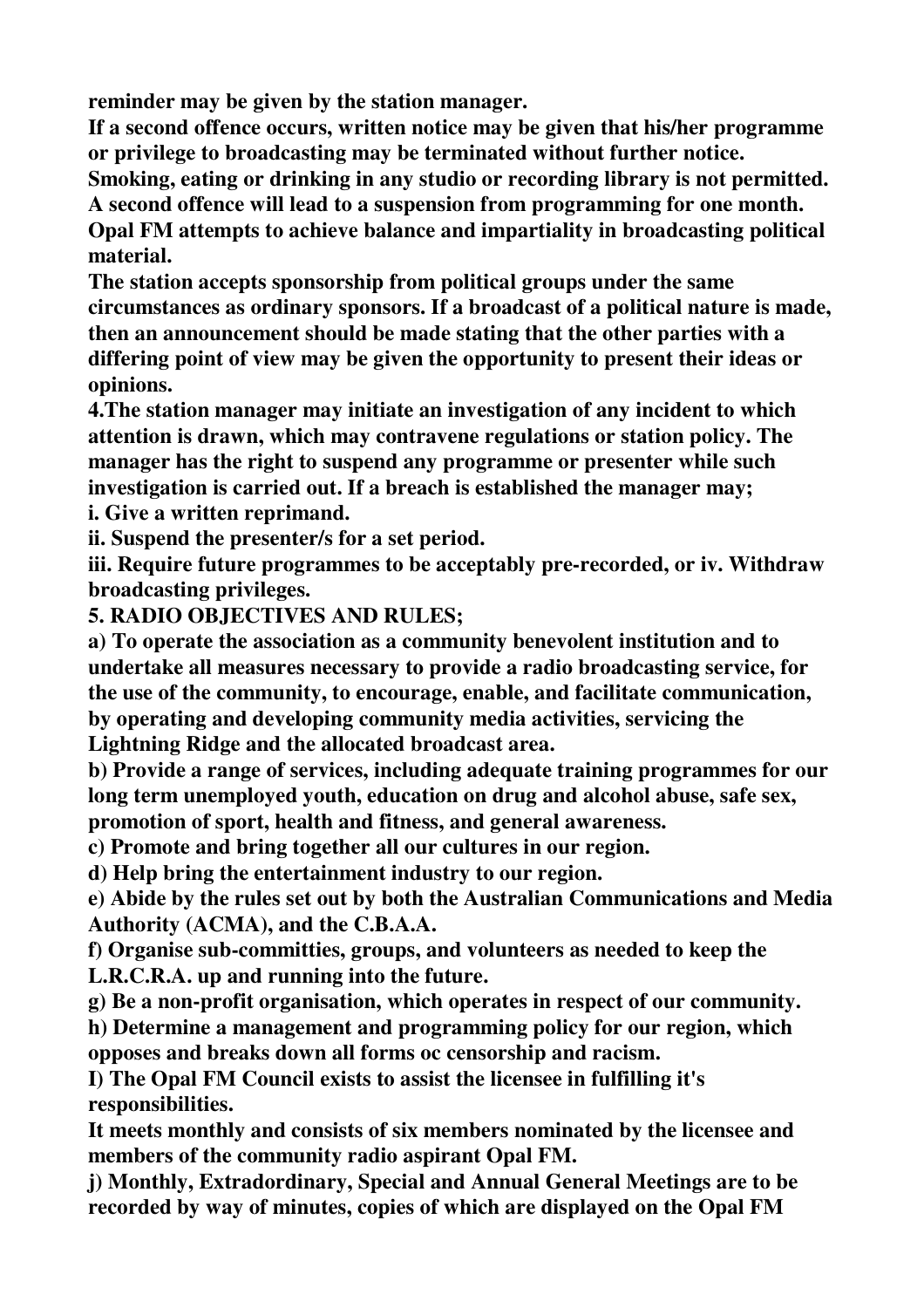**notice board, or are available at the station offices.**

**k) All councillors are the member's voice to the licensee.**

**If any member have a submission to make, or a problem that cannot be resolved in consultation with the staff, contact may be made with one of the councillors whose names are on the Opal FM notice board. Items for discussion by the council must be received in writing in the form of a public submission. Ordinary members of the station have the right to request attendance at any Radio Council Meeting, however, the decision to approve such a request remains solely with the council.**

**6. MANAGEMENT AND STAFF;**

**Management consists of;**

- **1. President/Station Manager.**
- **2. Vice President.**
- **3. Secretary.**
- **4. Treasurer.**
- **5. Two Committee Members.**

#### **6a**

- **Program Committee;**
- **1. Station Manager.**
- **2. Studio Supervisor.**
- **3. Studio Co-Ordinator.**
- **4. Two Committee Members.**

**These are to assist the Volunteers and provide overall running of the station. 7. VOLUNTEERS.**

- **7.1 For the purpose of this code, a Volunteer is a person who;**
- **a) Contributes to the operation of Opal FM by working on a regular basis without salary as one of the following;**
- **\* Administrative Assistant.**
- **\* Presenter of Pre-Recorded or live programs.**
- **\* Technician.**
- **\* Researcher.**
- **\* Supervisor.**
- **\* Reporter.**
- **\* Programme Maker, or.**

**b) Is approved by the Station Manager on the recommendation of the Program Co-Ordinator and/ or Radio Council as being a bonafide volunteer, although such persons activities are not within the description as set out in sub paragraph (a) above.**

**In case of a dispute, the Radio Council in conjunction with the Station Manager shall determine or not a person is a volunteer in the above definition. The decision of such determination shall be reached by consensus and shall be final. c) Is a current financial of Opal FM.**

**d) May be engaged up to 16 hours per week as recommended by the Volunteers**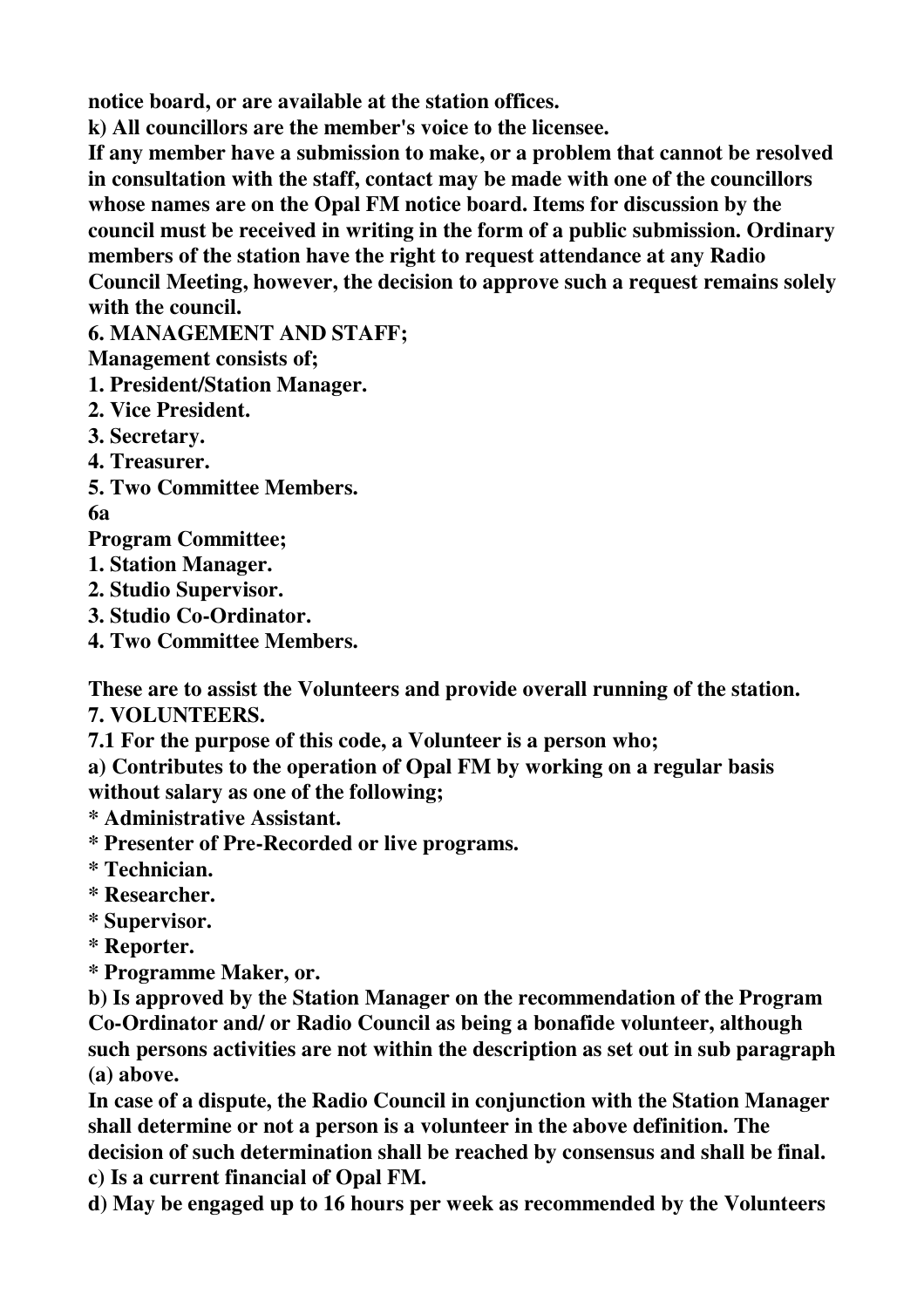**Association of Australia, hours beyond this are the responsibility of the volunteer.**

**e) May be placed in a position delineated as clearly as possible, where they will not replace a worker.**

**f) To offer their services out of personal choice.**

**7.2 To be entitled to continuing engagement as a volunteer, a person is required to be a current financial member of the station and to have the following;**

**a) Familiarity with the laws of broadcasting, an understanding of station procedure and compliance with regulations pertinent to both.**

**b) Respect for the rights of other broadcasters to communicate their information and points of view.**

**c) Understanding of the philosphies, structure, and procedure of the station.**

**d) Preparedness to attend relevant meetings and training workshops and to comply with decisions of station management.**

**7.3 The radio Council may suspend a volunteer who breaches section 11 (1) a or b of the model rules for the Incorporation of Association as set out by the Department off Fair Trading, NSW.**

**If a volunteer desires to appeal against such a decision, she or he may call for a meeting of the Radio Council to discuss the volunteers future status at the station.**

**This meeting shall be held within (2) weeks of it being called. If the decision of such a meeting is reached by consesus, it shall be final, however, if such a decision not be reached, refer to section (8) eight of this code.**

**7.4 Volunteering principles Opal FM recognized the universal declaration on volunteering as proclaimed by the International Association foe Volunteering Effort (September 1990).**

**a) That people who volunteer do so out of personal choice.**

**b) That volunteer effort be encouraged to manifest itself in as many forms as possible, including mutual self groups and service groups.**

**c) That volunteer effort should be encouraged as an activity for all.**

**d) That the volunteer effort be seen as a source of individual empowering.**

**e) That the volunteer be seen as a strong force for social and economic change, enabling citizens to participate in the democratic process determining their own lives and enhancing the lives of the clients they serve.**

**f) That the volunteer effort can create new relationships amongst the community, government and most importantly, between clients of non profit organisations and volunteers.**

**g) The volunteer effort be reviewed as a force in itself, relevant in the context of the wider society, not simply as a service of isolated agencies and individuals.**

**h) The volunteer effort is a powerful force for both volunteers and clients to participate in social economic and cultural life.**

**I) That volunteer effort be seen to be effective and accountable, reflecting good practices in the management and development of volunteers.**

**j) That volunteer effort be seen as a partnership between volunteers and their**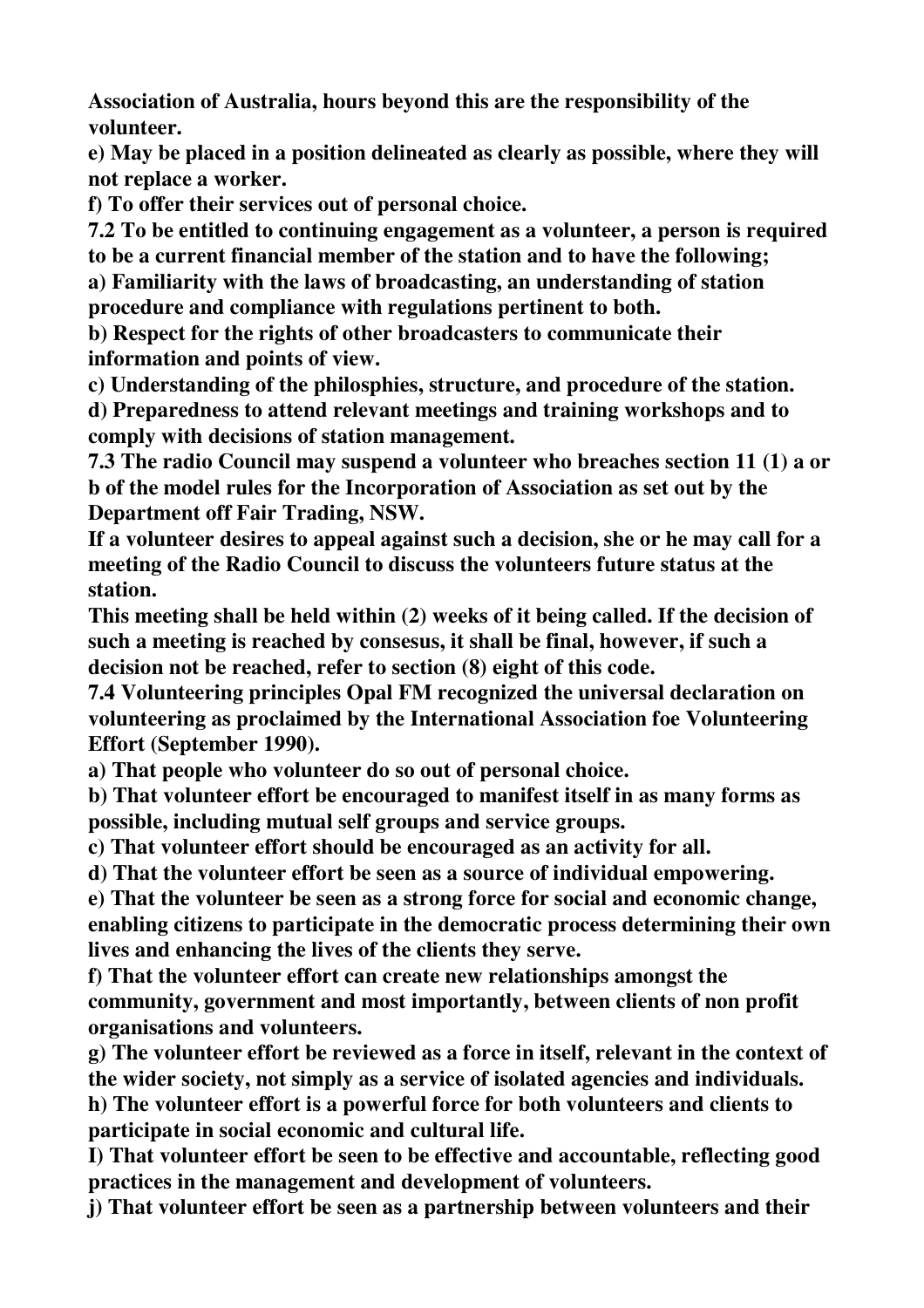**clients celebrating the difference between social, ethnic, and indifenous groups and between individuals, based on mutual trust, respect and honour.**

**7.5. THE RIGHTS AND RESPONSIBILITIES OF OPAL FM.**

**The following identifies Opal FM responsibilities to, and the rights of, it's volunteer staff.**

**7.5 (1); Opal FM has the right to;**

**a) Expect co-operation from volunteer worker with the station objectives and principles.**

**b) Expect equivalent effort and service from a volunteer worker as a paid one with regard to reliability, punctuality, honesty, performance, and productivity. c) Have confidential information respected.**

**d) Make a decision in consultation with a volunteer as to where that volunteer would be best suited.**

**e) Establish feedback mechanisms for volunteers.**

**f) Expect clear and open communication from the volunteer at all times.**

**g) Release a volunteer due to contravention of policy and principles of Opal FM as defined in codes of practice.**

**7.5 (2); Opal FM has a responsibility to;**

**a) Provide the same work environment to volunteers as paid workers, including statutory requirements of equal employment, ethnic affairs and anti-discrimination policy statements, occupational, health and safety regulations and insurance cover.**

**b) Value the importance of the role of the volunteer within the organisation.**

**c) To place volunteers in an appropriate, suitable position and environment.**

**d) Give volunteers appropriate tasks in accordance with their abilities, their strengths, training, experience, etc.**

**e) Provide strong leadership.**

**f) Acknowledge the contribution of volunteers and provide appropriate recognition and/or rewards.**

**g) Train staff on co-ordination and working with volunteers.**

**h) Provide adequate formal and informal channels for positive and negative feedback.**

**7.6 RIGHTS AND RESPONSIBILITIES OF VOLUNTEER WORKERS AT OPAL FM.**

**7.6 (1) A volunteer worker has the right to;**

**a) be treated as a co-worker.**

**b) suitable assignment wit cobsideration for personal preference, temperament, abilities, education, training and employmeny.**

**c) Know as much about the organisation as possible, it's policies, people and programmes.**

**d) Expect clear and open communications from management at all times.**

**e) Appropriate orientation, introduction and provision of information about new developments.**

**f) Sound guidance and direction in the workplace.**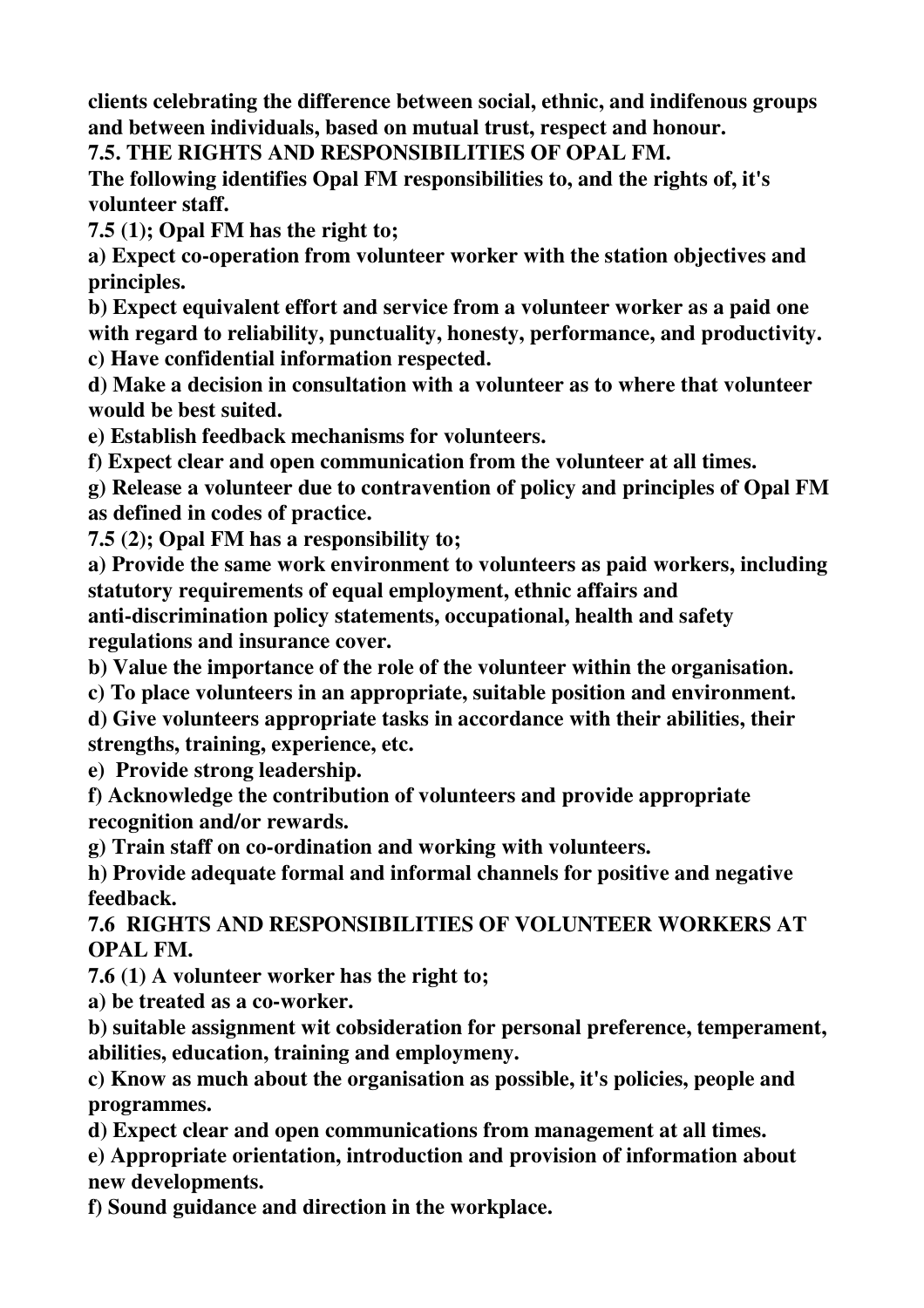**g) A place of work complying with statutory requirements in regard to Equal Employment, Indigenous Affairs, and Anti-Discrimination Policy statements and Occupational Health and Safety Procedures.**

**h) Be heard, to feel free to make suggestions and to be given respect for an honest opinion.**

**I) Publicity liability insurance cover.**

**j) Mediation or arbitration if a dispute occurs, and appropriate grievance procedures.**

**k) Receive written notification for release.**

**l) Have services appropriately assessed and effectively recognised.**

**m) Be given reference at the completion of the term of voluntary service covering character and competence.**

**7.6(2) A volunteer has the responsibility to;**

**a) Have a professional attitude towards voluntary work.**

**b) Be prompt, reliable and productive with regards to commitments and agreements made with Opal FM.**

**c) Be a faithful representative to Opal FM's Codes of Practice and Objectives when representing the station.**

**d) Notify the appropriate person if unable to meet commitments.**

**e) Respect confidential information gained through service.**

**8; GRIEVANCE MECHANISM;**

**The purpose of this section is to prescribe appropriate methods of dealing with internal disputes and conflict resolutions at Opal FM.**

**Conflict is the stiuation where the goals, values, interests, and perceptions of one individual of group are incompatiable with another individual or group.**

**8.1. If the committee expels or suspends a member, the secretary must, within (7) seven days after the action is taken ,cause written notice to be given to the member of the action taken, of the reason given by the committee for having taken that action and of the member's right of appeal under Rulr 12) twelve of the model rules for the Incorporation of Associations by the Department of Fair Trading NSW.**

**In the first instance, the person of responsibility will negotiate for dispute resolution by managing discussion between the disputants which is aimed to bring about agreement of a settlement of the opossing demands and attitudes. If resolved, a mutually acceptable facilitator or mediator may be sought to assist in the matter. This person will be expected to include the followinf guidelines in the resolution process;**

**a) Keep an open mind throughout;**

**b) Determine the issues and information needed;**

**c) Assess the probability of working towards a solution which will satisfy each party;**

**d) Allow ample time for each party to fully express their feelings and concerns;**

**e) Focus the discussion on needs and issues before considering solutions;**

**f) Reflect understanding in statements devoid of judgement;**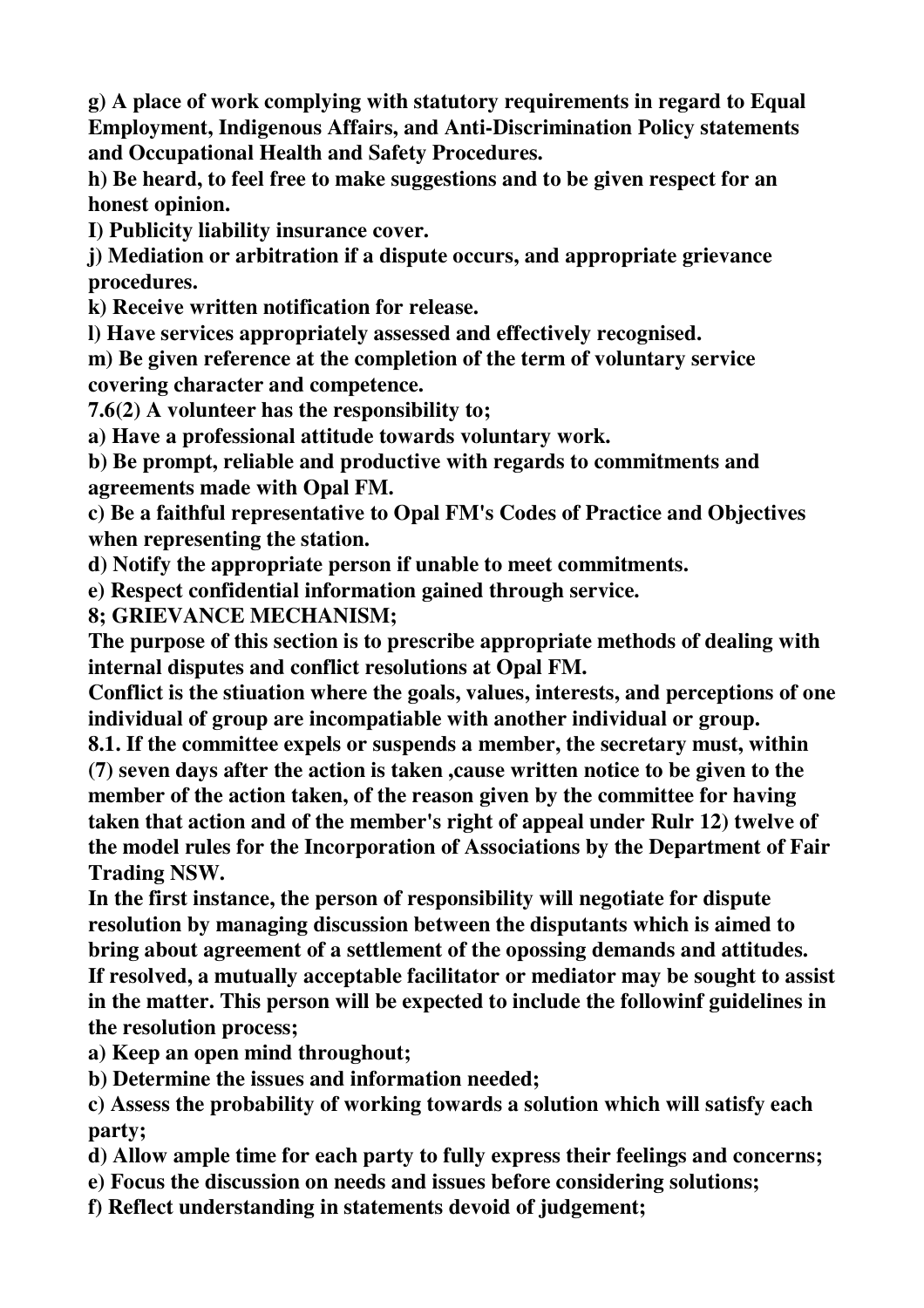**g) When agreement has been reached, confirm each party's individual commitment and acknowledge their efforts.**

**8.2 If the matter remains unresolved, disputeants may agree to, and call for, arbitration where the arbitrated decision will be final and binding.**

**9. MEMBERSHIP;**

**Unless specified below, membership to Opal FM is open to ant individual or group, subject to the completion of an application form & the payments of appropriate subscription fees.**

**9.1 Membership classifications consist of;**

**a) Full member-individuals who subscribe to the objects of Aspirant Community radio Opal FM;**

**b) Concessional members-individuals whose application for membership is determined by the Manager or radio Council to be committed to such class of membership and who subscribe to the objects of Aspirant Community Radio Opal FM;**

**c) Group members-any corporation, regional group, organisation, institution, or other unincorporated body which subscribes to the objects of Aspirant Community Radio Opal FM;**

**d) Life members-individuals who subscribe to the objects of Aspirant Community Radio Opal FM;**

**Membership shall not be open to political partied, state or federal government departments, or to entities seeking financial profitable return from broadcasting.**

**Any member failing to pay the annual membership fee within 3 months of the due date, will cease to be a member.**

**A full, concessional, group, or life member shall cease to be a member in any of the following circumstances;**

**a) On death;**

**b) Where membership is rescinded by a Radio Council resolution on grounds of misrepresentation, mistake of actions contrary to the objectives of Aspirant Community Radio Opal FM and/or these Codes of Practice.**

**c) In case of an institutional member, where the institution is dissolved.**

**9.6; Membership Entitlements;**

**a) The opportunity to be involved in broadcasting, subject to training and programming procedures.**

**b) The right to use studio facilities at Opal FM in conjunction with programme preparation.**

**c) The right to receive copies of any publications made or issued by Opal FM.**

**d) The right to vote at public meetings and to stand for election onto the Radio council.**

**9.7 Voting Rights;**

**On presentation of a current membership card, or other proof of membership, each member is entitled to one vote at any Annual General or Special General Meeting of Opal FM.**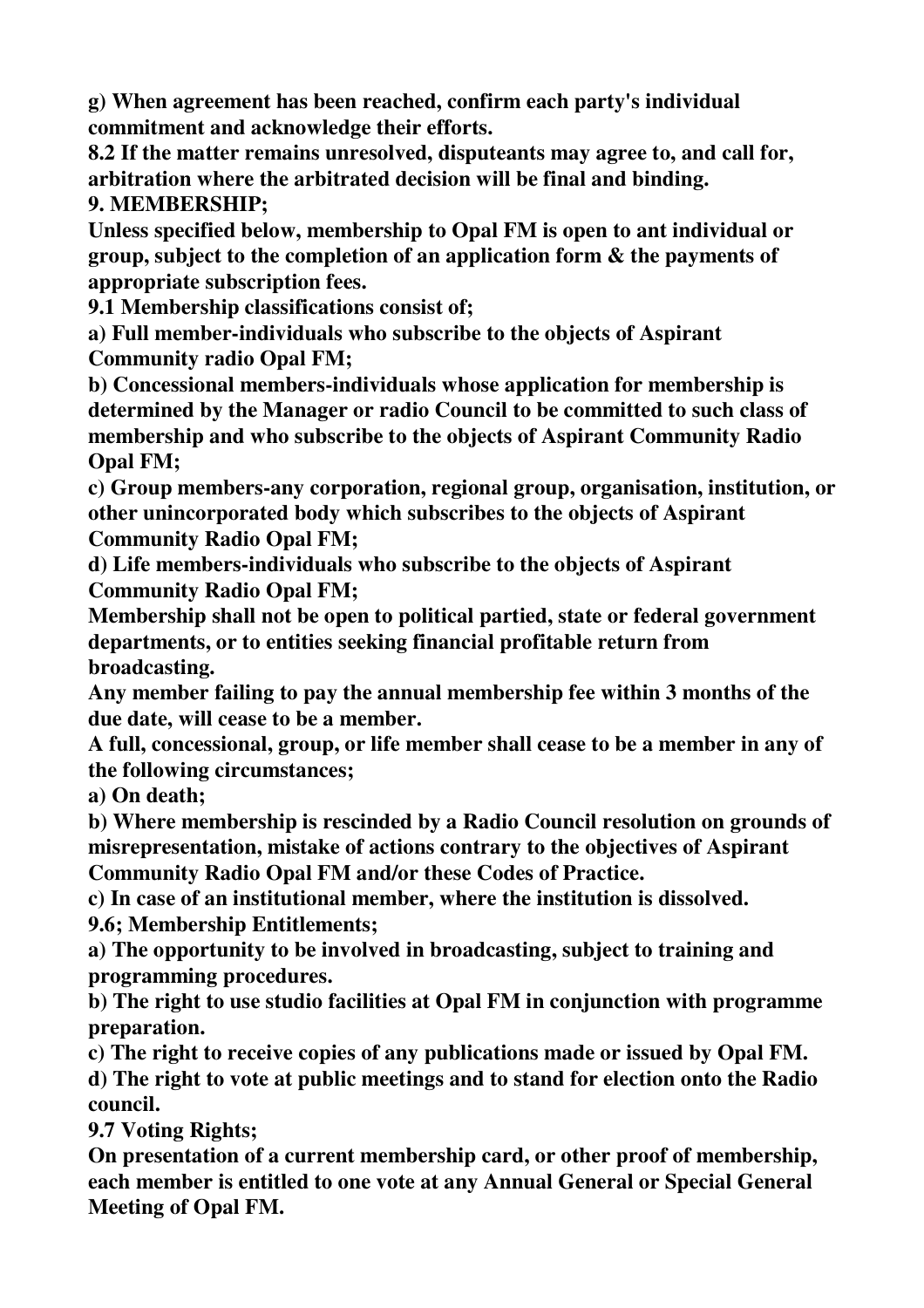**In case of a Group Membership, one person elected or nominated by the particular group and who is identified at the commencment of such meeting, shall be deemed a voting member and spokesperson for that group. 10. PROGRAMMING;**

**10.1 All material broadcast by Opal FM will comply with;**

**a) Standards of programming laid down by the Australian Communications and Media Authority (ACMA).**

**b) Legal requirements, which may be termed "Broadcasting Law".**

**C) The objects of the Association of the Community Broadcasting Association of Australia.**

**d) Opal FM's Statement of Intent (promise of performance); and**

**e) The Community Radio Broadcasting Codes of Practice as adopted by the Community Broadcasting Association of Australia see (appendix6).**

**10.2 PROGRAMME COMMITTEE.**

**The Opal FM Programme Committee will consist of five members; the Station Manager, Programme Co-Ordinator, Studio Supervisor, and two elected members, the elected members will hold office for a period of one year, following successful nomination at the Annual general Meeting.**

**10.2; 1 The Programme Committee;**

**a) Will be responsible for the allocation of time slots and monitoring performance of broadcasters.**

**b) Should endeavour to accommodate time slot preferences of broadcasters if these are commensurate with programme policy aims.**

**10.2.2 The Programme Committee should use a selective criterion to time slot allocations;**

**a) programme adherence to station rules, A.C.M.A regulations, broadcasting laws and the C.B.A.A. Codes of Practice and Objectives of Association.**

**b) Programmers maintenance of satisfactory levels of communication and broadcast competence.**

**c) The reliability of programmers.**

**d) Adherence to the Programme Undertaking signed by each broadcaster(see appendix4)**

**e) Programmers attendance at meetings and workshops, and involvement with the station in areas other than on-air programming.**

**f)Suitability of the programme to the preferred time slot.**

**The Station Manager or Program Co-Ordinator has the power to suspend normal programmes in favour of programmes specially designed for public holidays, celebrations or special events. Where possible, programmers are notified in writing a fortnight prior to the proposed change.**

**10.3 APPLICATIONS FOR PROGRAMMES.**

**Opal FM's programme schedule will be prepared by the Programme Committee.**

**The revised programme schedule, as prepared by the Programme Committee, will be ratified by the Opal FM Radio Council prior to it's implentation.**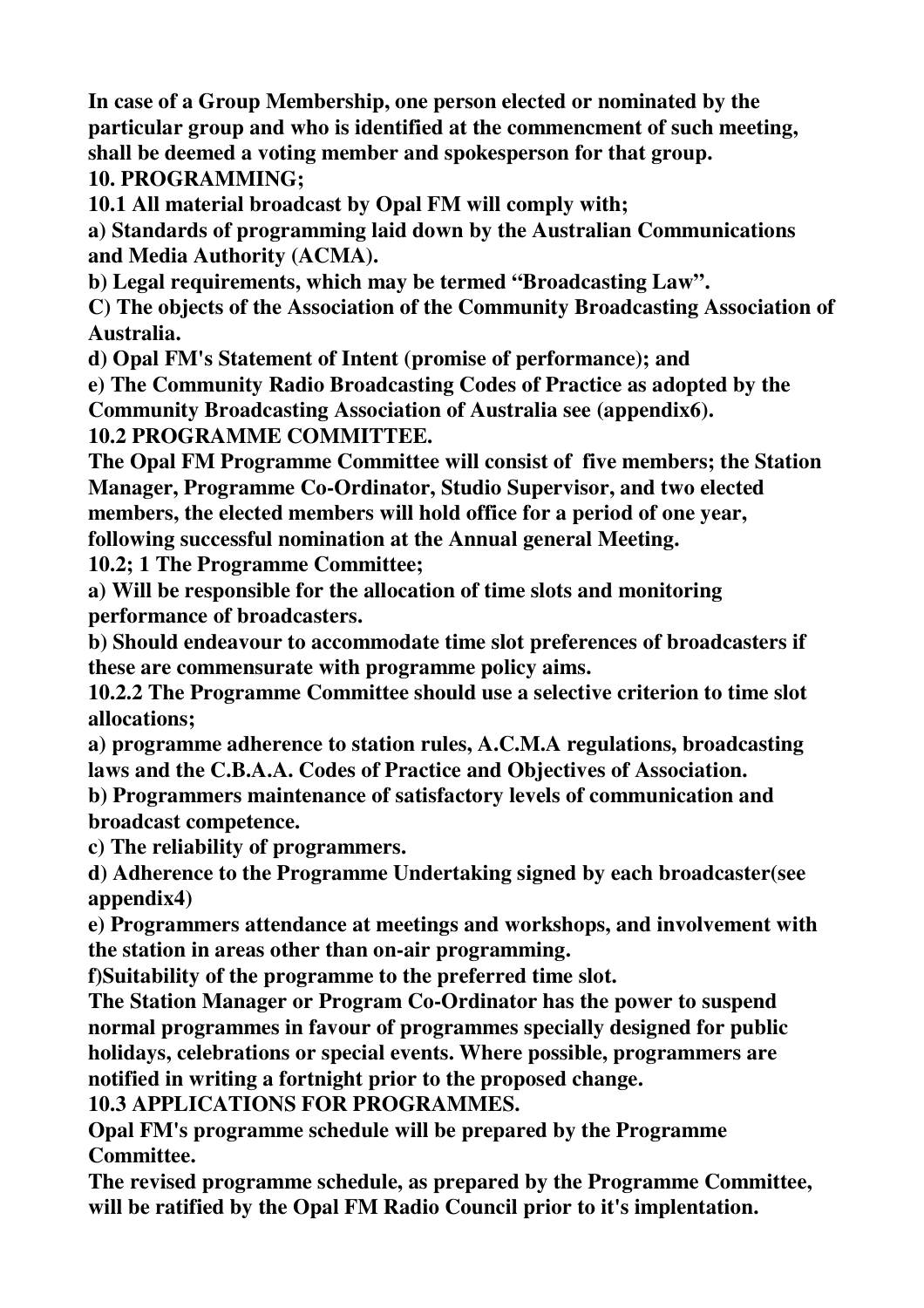**To be considered for programme allocation presenters must;**

**a) Be a current member of Opal FM.**

**b) Give evidence of sufficient training.**

**c) Lodge a submission form.**

**d) Sign the Programme Undertaking form.**

**e) Supply with their application a pilot programme, typical of the proposed programme, if applying for the first time.**

**Unless a submission is received for a new programme or for a renewal of a programme, no further consideration will be given to a programme unless under exceptional circumstances.**

**10.4 COMPLAINTS PROCEDURE;**

**The purpose of this code is to prescribe appropriate actions for dealing with complaints and other comments from members of the public.**

**10.4.1 Opal FM acknowledges the right of it's audience to comment and make complaints concerning;**

**a) Compliance with this Code of Practice and any condition of the licence and the Codes of Practice adopted by the C.B.A.A.**

**b) Programme content.**

**c) Opal FM's provision of general service to the community.**

**d) Any other matter of interest to it's service consumers.**

**10.4.2 Opal FM will make every reasonable effort to resolve complaints except where a complaint is clearly frivolous, vexatious, or not made in good faith.**

**10.4.3 Opal FM will address weitten complaints directly and will take appropriate action to ensure that;**

**a) Complaints will be received by a person of responsibility in normal office hours.**

**b) Complaints will be considered conscientiously and investigated if necessary. c) Complaints will be responded to as soon as practicable.**

**d) All relevant information pertaining to the complaint will be recorded and**

**retained in a permanent form.**

**10.4.4 If the complaintant is dissatisfied by the response as outlined in 9.4.2 above, a meeting shall be convened between the complaintant, Station Manager, the Presenter concerned and the Chairperson of the Opal FM Radio Council. 10.4.5 If the complaintant is still dissatisfied, the matter may be referred to the attention of the A.C.M.A. for further action.**

**10.4.6. Opal FM will undertake to pass on all comments of the public, both complimentry and critical, to the individuals responsible for preparing and presenting the programmes concerned.**

**11. FUNDING;**

**Opal FM is funded by a variety of sources. Opal FM derives approximately 95% of income from local community members and groups in the form of subscriptions and donations, with 5% derived from Opal FM merchandise. SPONSORSHIP;**

**Sponsorship and Government grants will be sought if temporary transmission is**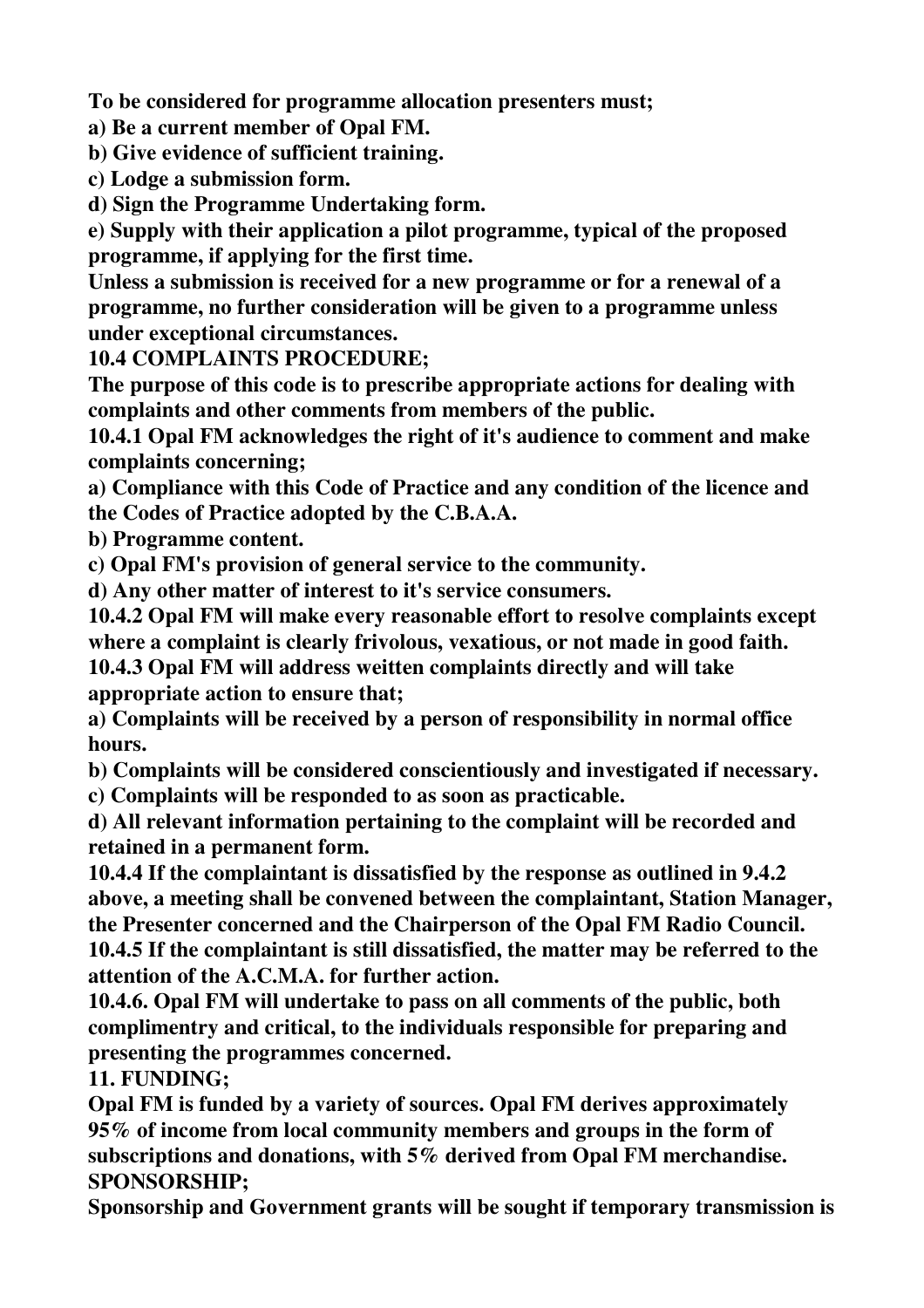**approved by A.C.M.A.**

**Community broadcasters are subject to the Sponsorship policy set down in Community Radio Broadcasting Codes of Practice 2008.**

**1) We will have a written sponsorship policy that reflects the licence condition in the act.**

**This Includes;**

**a) Broadcasting no more five minutes of sponsorship announcements in one hour, and** 

**b) Tagging each announcement to acknowledge the financial/and or in-kind support of the sponsor.**

**2) Sponsorship will not be a factor in deciding who can access broadcasting time.**

**3) We will ensure editorial decisions affecting the content and style of individual programs are not influenced by program or station sponsors.**

**4) We will ensure that editorial decisions affecting the content and style of overall station programming are not influenced by program or station sponsors.**

**5) The general programming guidelines in code 3 also apply to sponsorship announcements.**

**MEETINGS;**

**12.1 Annual, General, Special General and Extraordinary General Meetings. A general Meeting known as the Annual general meeting will be held every year.**

**The first Annual general Meeting will be held one month prior to the first transmission date and held annually in that month every year.**

**All other formal general meetings, other than the Annual general Meeting, shall be called Special or Extraordinary General Meetings.**

**12.2 Informal Meetings;**

**From time to time, informal meetings are held for current or intending volunteers of Opal FM. As this forum is the primary means by which internal communication, two-way feedback, and programme developments are discussed, informal meetings are considered to be essential to a station's operation. Therefore it is recommended that these meetings be attended by individual members regularly, (refer to 10.2.2(e).**

**12.3 Notice of general meetings.**

**12.3.1 Special and Extraordinary Meetings may be convened by the Radio Council whenever they see fit.**

**12.3.2 The Radio Council must, on the petition of at least 10 members, convene a Special or Extraordinary General Meeting.**

**A petition for a Special or Extraordinary General Meeting shall state the objects of that meeting. It must be signed by the petitioners and deposited with the Chairperson of the Radio Council.**

**If the Chairperson does not convene a meeting within 21 days from the date of the petition, petitioners or by 10 of them may convene a meeting. Any such meeting shall not be held more than 3 months of serving the petition.**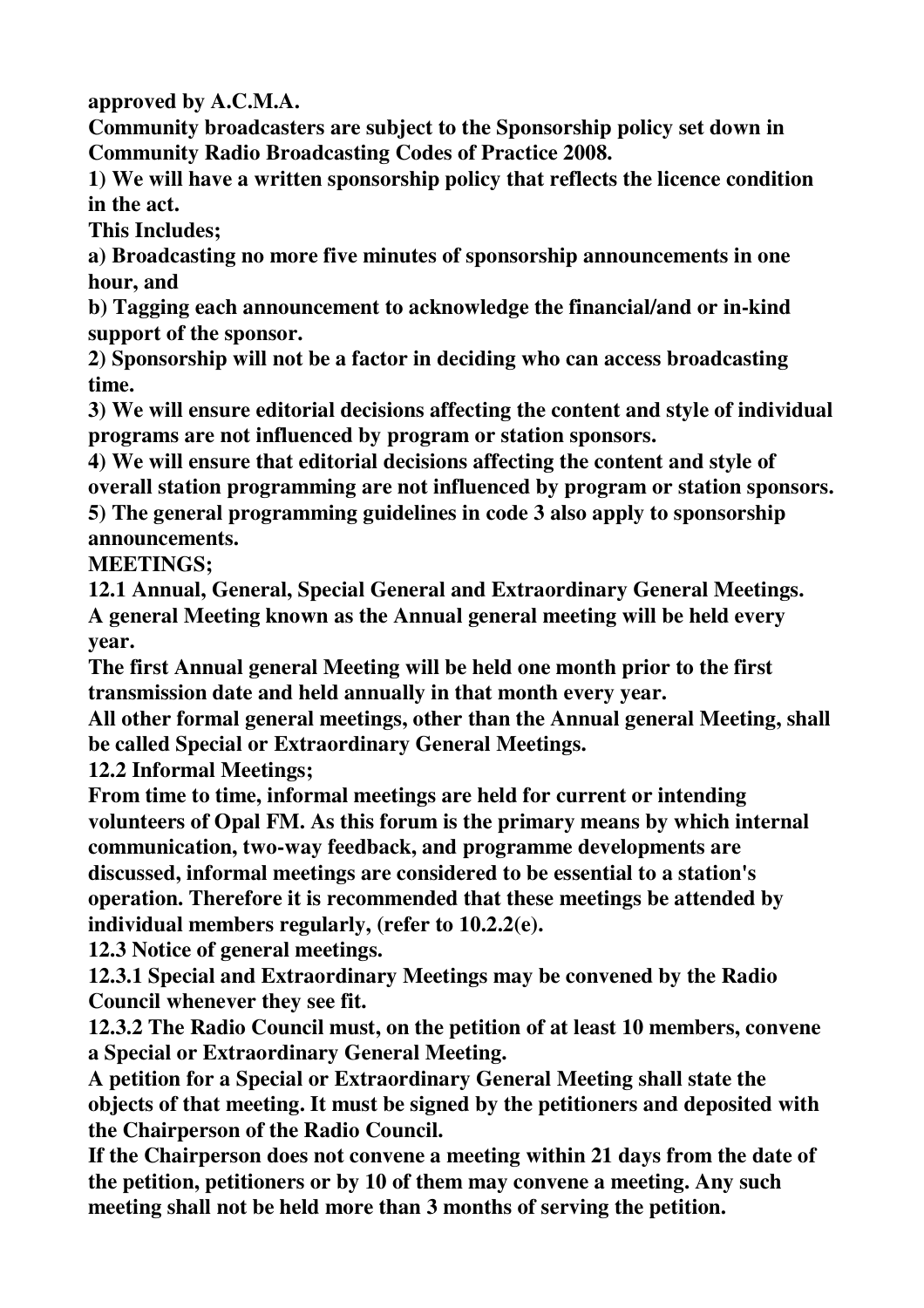**At least 14 days notice shall be given to all current members, specifying the place, day and time of the meeting. In the case of special business, the general nature of that business shall be given to every member. The accidental omission to give notice of thr meeting, or its non receipt, by ant person entitled to receive notice, shall not invalidate the proceedings at such a meeting.**

**Any member having a resolution to submit to an Annual, Special or Extraordinary General meeting, shall give written notice no less than 21 days prior to the date of the meeting.**

**The Chairperson may insert any business of which notice of the intention to move has been given by a member, provided that such notice from the member has been received before the notice of the meeting has been issued. 12.4 Proceedings at Meetings;**

**Six members present in person and entitled to vote shall be quorum for Annual, Special, or Extraordinary General Meetings. All votes must be given personally or by proxy, but no member may hold more than five(5) proxies. Each member is entitled to appoint another member as proxy by notice of the relevant form given to the Secretary no later than 24 hours before the time of the meeting in respect if which the proxy is appointed.**

**All proceedings at Annual, Special, or Extraordinary General Meetings shall be minuted.**

**No business shall be transacted at any General Meetings unless a quorum be present at the time a meeting proceeds to business.**

**If within half an hour from the time appointed for the meeting the quorum is not present, the meeting, if convened upon the petition of members, shall be dissolved, but in any other case it shall stand adjourned to the same time in the next week at the same time and place of to such other day, time and place that the Radio Council may determine, and if at such adjourned meeting a quorum is not present within half an hour, from the time appointed for the meeting, those members who are present in person, if more than one, shall be a quorum. The Chairperson of the radio Council shall preside as Chairperson at every General Meeting. If the Chairperson is not present within 15 minutes after the time appointed for holding the meeting or is unwilling to act as Chairperson, the members present will choose someone from their number to be Chairperson. The Chairperson may, with the consent of any meeting at which there is a quorum, adjourn the meeting, but no business shall be transacted at any adjourned meeting other than business left unfinished at the meeting from which the adjournment took place.**

**Every member entitled to vote shall have one vote on a show of hands or in a ballot.**

**At any General Meeting a resolution put to a vote of the meeting shall be decided by a show of hands, or if required by any member entitled to vote, secret ballot, and a declaration by the Chairperson and an entry to the effect that a resolution has been carried or lost shall be noted in the preceedings of the meeting.**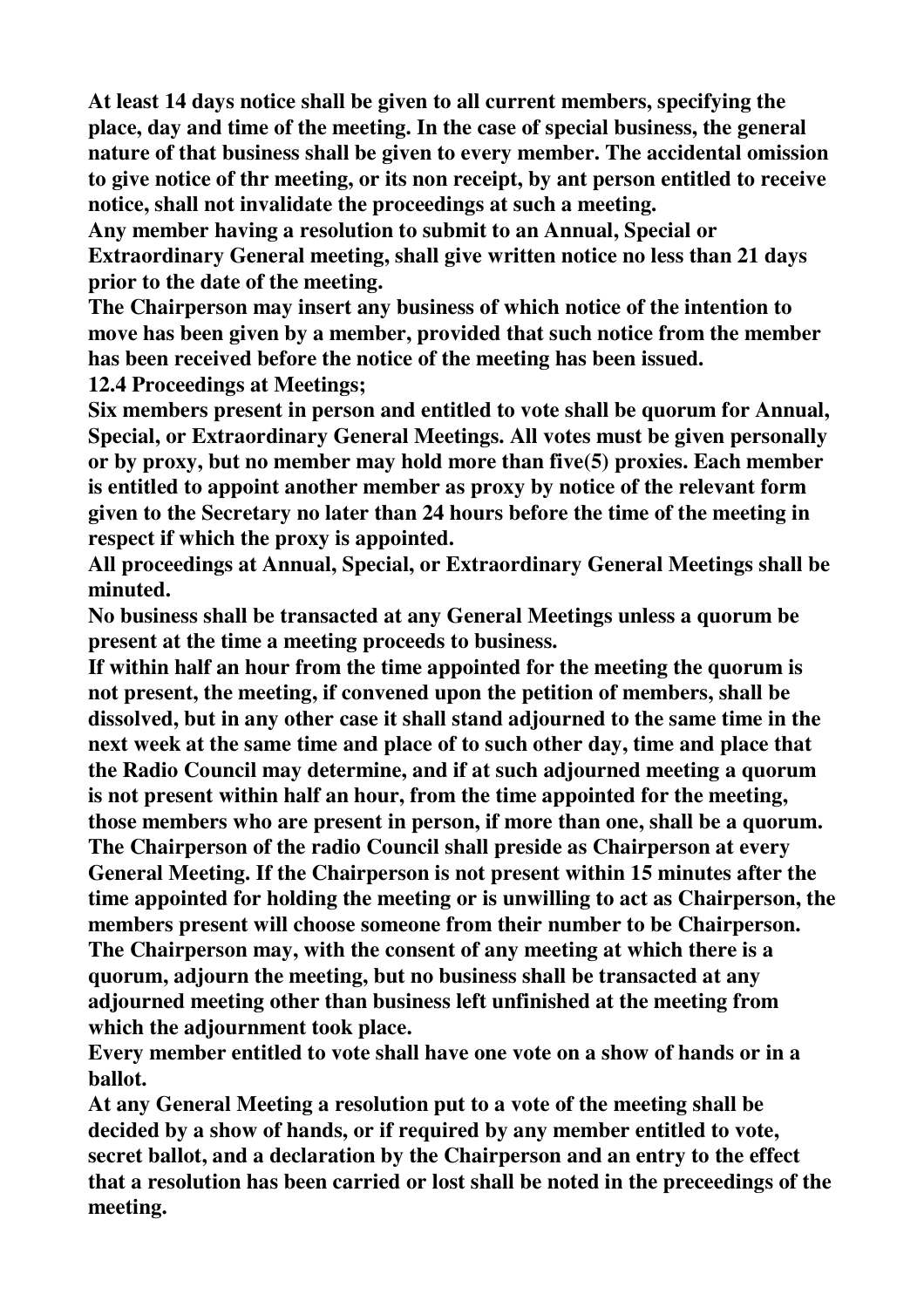**All resolutions shall be determined by a simple majority. In case of equality of votes, further discussion shall take place, followed by the re-introduction of the motion. If the votes are still unequal, then the motion will be deemed lost. 12.5 ANNUAL GENERAL MEETING;**

**The ordinary business of the Annual General Meeting shall be;**

**a) To confirm the minutes of the last Annual General Meeting.**

**b) To receive any reports on the transactions of the Radio Station during the financial year and the state of affairs at the end thereof.**

**c) To transact special business of which notice has been given to members in accordance with the conditions outlined above.**

**d) To elect members to the Radio Council and Programming Committee.**

**12.6 Nominations to fill vacancies of the Opal FM Radio Council and Opal FM Programming Committee.**

**Nominations are to be called 15 days prior to the day for the Annual General Meeting.**

**Calling nominations will be advertised on the Station notice board and on two occasions in the local newspaper, (Lightning Ridge News), on the prior two weekends before closure of nominations.**

**Nominations shall close one hour before commencment of the Annual General meeting. No late nominations will be accepted.**

**Nominations must propose, in writing, a member and the nominee must accept by signing the nomination form.**

**All persons associated with elections, must be current members of Opal FM, these persons include candidates, their nominees, scrutinsers, and voters.**

**Members, on presentation of a current membership card, will be given a ballot paper.**

**Names shall be placed on the ballot paper in order that they are drawn out. This procedure shall be performed by the Station Manager and witnessed bt a member of Opal FM, two scrutinisers will then be called for from the meeting. At this stage, each candidate who wishes, may address the meeting, in order they appear on the ballot paper, for a maximum if five minutes.**

**To complete the ballot paper-voting, members are then requested to list, in order of preference, a maximum of three candidates.**

**The scrutinisers, having collected all the ballot papers, will proceed to an appropriate place to count the votes.**

**The candidates with the highest number of votes shall be declared the community representatives of the Opal FM Radio Council, Opal FM Programming Committee by the Chairperson at an appropriate stage of the meeting.**

**'**

**If there are two or more candidates tied for the last position, these candidates will be requested to leave the meeting and this position will be filled by a show of hands vote.**

**The ballot papers will then be destroyed with no further information given.**